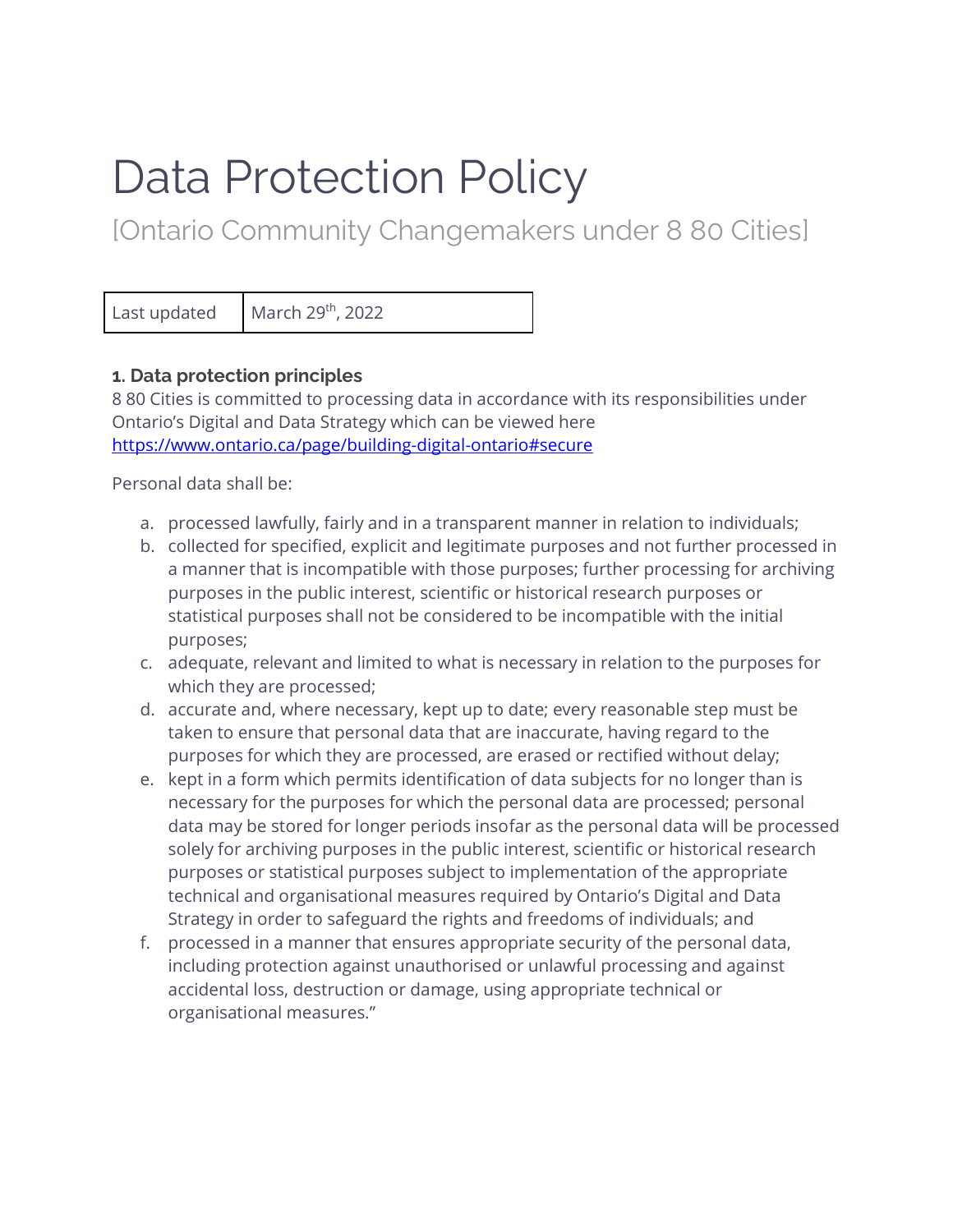## **2. General provisions**

- a. This policy applies to all personal data processed by 8 80 Cities;
- b. This policy shall be reviewed at least annually.

## **3. Lawful, fair and transparent processing**

- a. To ensure its processing of data is lawful, fair and transparent, the 8 80 Cities shall maintain a Register of Systems;
- b. The Register of Systems shall be reviewed at least annually;
- c. Individuals have the right to access their personal data and any such requests made to the not for profit shall be dealt with in a timely manner.

### **4. Lawful purposes**

- a. All data processed by 8 80 Cities must be done on one of the following lawful bases: consent, contract, legal obligation, vital interests, public task or legitimate interests;
- b. Where consent is relied upon as a lawful basis for processing data, evidence of optin consent shall be kept with the personal data;
- c. Where communications are sent to individuals based on their consent, the option for the individual to revoke their consent should be clearly available and systems should be in place to ensure such revocation is reflected accurately in the Not for profit's systems.

#### **5. Data minimisation**

a. 8 80 Cities shall ensure that personal data are adequate, relevant and limited to what is necessary in relation to the purposes for which they are processed.

## **6. Accuracy**

- a. 8 80 Cities shall take reasonable steps to ensure personal data is accurate;
- b. Where necessary for the lawful basis on which data is processed, steps shall be put in place to ensure that personal data is kept up to date.

## **7. Archiving / removal**

- a. To ensure that personal data is kept for no longer than necessary, 8 80 Cities shall put in place an archiving policy for each area in which personal data is processed and review this process annually;
- b. The archiving policy shall consider what data should/must be retained, for how long, and why.

## **8. Security**

- a. 8 80 Cities shall ensure that personal data is stored securely using modern software that is kept-up-to-date;
- b. Access to personal data shall be limited to personnel who need access and